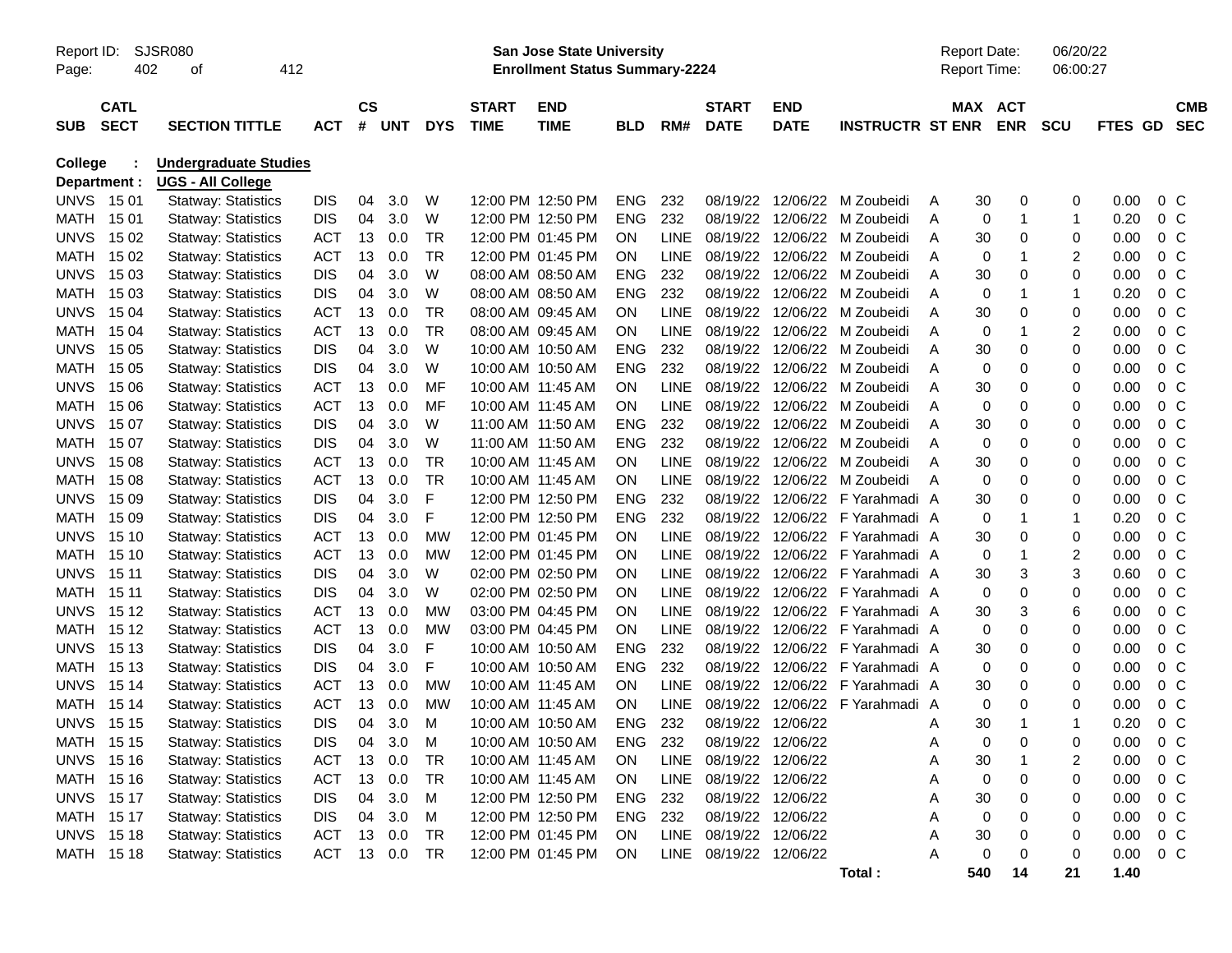| SJSR080<br>Report ID:<br>412<br>403<br>οf<br>Page: |                            |                           |            |                    | <b>San Jose State University</b><br><b>Enrollment Status Summary-2224</b> |            |                             |                           |            |             |                             |                           |                           |   | <b>Report Date:</b><br><b>Report Time:</b> |                          |            | 06/20/22<br>06:00:27 |                          |                          |
|----------------------------------------------------|----------------------------|---------------------------|------------|--------------------|---------------------------------------------------------------------------|------------|-----------------------------|---------------------------|------------|-------------|-----------------------------|---------------------------|---------------------------|---|--------------------------------------------|--------------------------|------------|----------------------|--------------------------|--------------------------|
| <b>SUB</b>                                         | <b>CATL</b><br><b>SECT</b> | <b>SECTION TITTLE</b>     | <b>ACT</b> | $\mathsf{cs}$<br># | <b>UNT</b>                                                                | <b>DYS</b> | <b>START</b><br><b>TIME</b> | <b>END</b><br><b>TIME</b> | <b>BLD</b> | RM#         | <b>START</b><br><b>DATE</b> | <b>END</b><br><b>DATE</b> | <b>INSTRUCTR ST ENR</b>   |   | <b>MAX</b>                                 | <b>ACT</b><br><b>ENR</b> | <b>SCU</b> | <b>FTES GD</b>       |                          | <b>CMB</b><br><b>SEC</b> |
|                                                    | <b>UNVS 121 01</b>         | Social Problems I         | LEC.       | 01                 | 3.0                                                                       | <b>TR</b>  |                             | 04:30 PM 05:45 PM         |            |             | 08/19/22                    | 12/06/22                  | Total:                    | A | 30<br>30                                   | 11<br>11                 | 33<br>33   | 2.20<br>2.20         | $\overline{\phantom{0}}$ |                          |
| <b>UNVS</b>                                        |                            | 125M 01 McNair Res Colloq | SEM        | 05                 | 3.0                                                                       | -F         |                             | 10:00 AM 12:45 PM         | CL.        | 303B        | 08/19/22                    | 12/06/22                  | M Cruz<br>Total:          | A | 20<br>20                                   | 0<br>$\mathbf 0$         | 0<br>0     | 0.00<br>0.00         | $\overline{\phantom{0}}$ |                          |
| <b>UNVS</b>                                        | 180 01                     | <b>Indiv Studies</b>      | <b>SUP</b> | 36                 | 1.0                                                                       | <b>TBA</b> |                             |                           | ON         | <b>LINE</b> | 08/19/22                    | 12/06/22                  | M Jackson                 | A | 10                                         | $\mathbf{0}$             | 0          | 0.00                 | $\overline{\mathbf{0}}$  |                          |
| <b>UNVS</b>                                        | 180 02                     | <b>Indiv Studies</b>      | <b>SUP</b> | 36                 | 2.0                                                                       | <b>TBA</b> |                             |                           | ON         | <b>LINE</b> | 08/19/22                    | 12/06/22                  | M Jackson                 | A | 10                                         | 0                        | 0          | 0.00                 | - 0                      |                          |
| UNVS                                               | 180 03                     | <b>Indiv Studies</b>      | <b>SUP</b> | 36                 | 3.0                                                                       | TBA        |                             |                           | <b>ON</b>  | LINE        | 08/19/22                    | 12/06/22                  | M Jackson                 | A | 10                                         | 0                        | 0          | 0.00                 | $\overline{\phantom{0}}$ |                          |
|                                                    |                            |                           |            |                    |                                                                           |            |                             |                           |            |             |                             |                           | Total:                    |   | 30                                         | 0                        | 0          | 0.00                 |                          |                          |
|                                                    | Department :               | <b>UGS - All College</b>  |            |                    |                                                                           |            |                             |                           |            |             |                             |                           | <b>Department Total:</b>  |   | 620                                        | 25                       | 54         | 3.60                 |                          |                          |
|                                                    |                            |                           |            |                    |                                                                           |            |                             |                           |            |             |                             | <b>Lower Division:</b>    |                           |   | 540                                        | 14                       | 21         | 1.40                 |                          |                          |
|                                                    |                            |                           |            |                    |                                                                           |            |                             |                           |            |             |                             | <b>Upper Division:</b>    |                           |   | 80                                         | 11                       | 33         | 2.20                 |                          |                          |
|                                                    |                            |                           |            |                    |                                                                           |            |                             |                           |            |             |                             |                           | <b>Graduate Division:</b> |   | 0                                          | 0                        | 0          | 0.00                 |                          |                          |